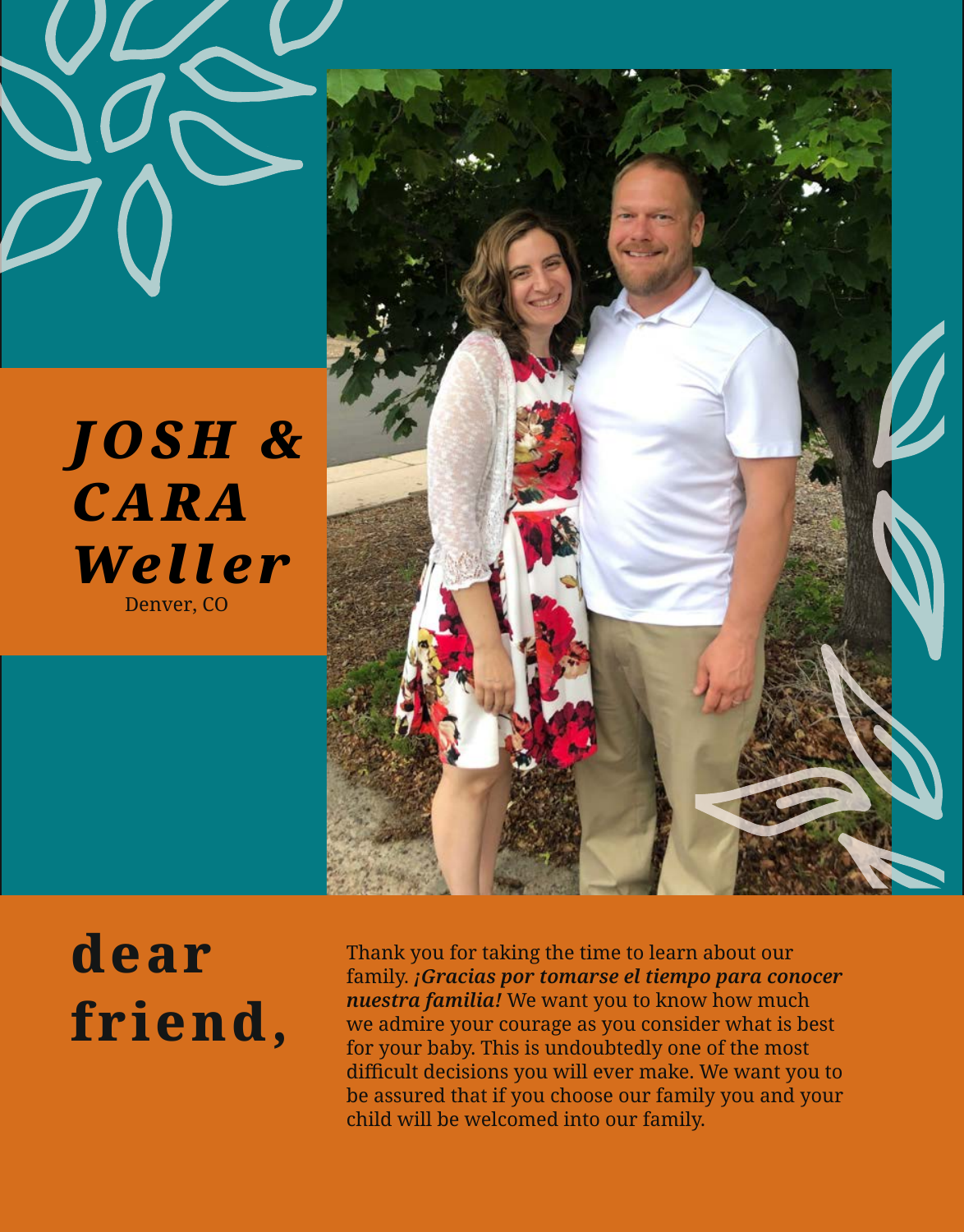# **OUR STORY**

Technology led us to each other. We met online and hit it off right away! While we were dating we shared some of our favorite activities: going on hikes, playing board games, visiting with family and friends, going to shows, going to Church together and participating in community activities and outreach, activities we have continued during our three years of marriage. We've also enjoyed traveling together while showing each other our favorite places and exploring new adventures together! Our faith is an essential part of our life. We hope to share the joys of loving God and embracing the beautiful plan that He has for our lives with the little one who joins our family.





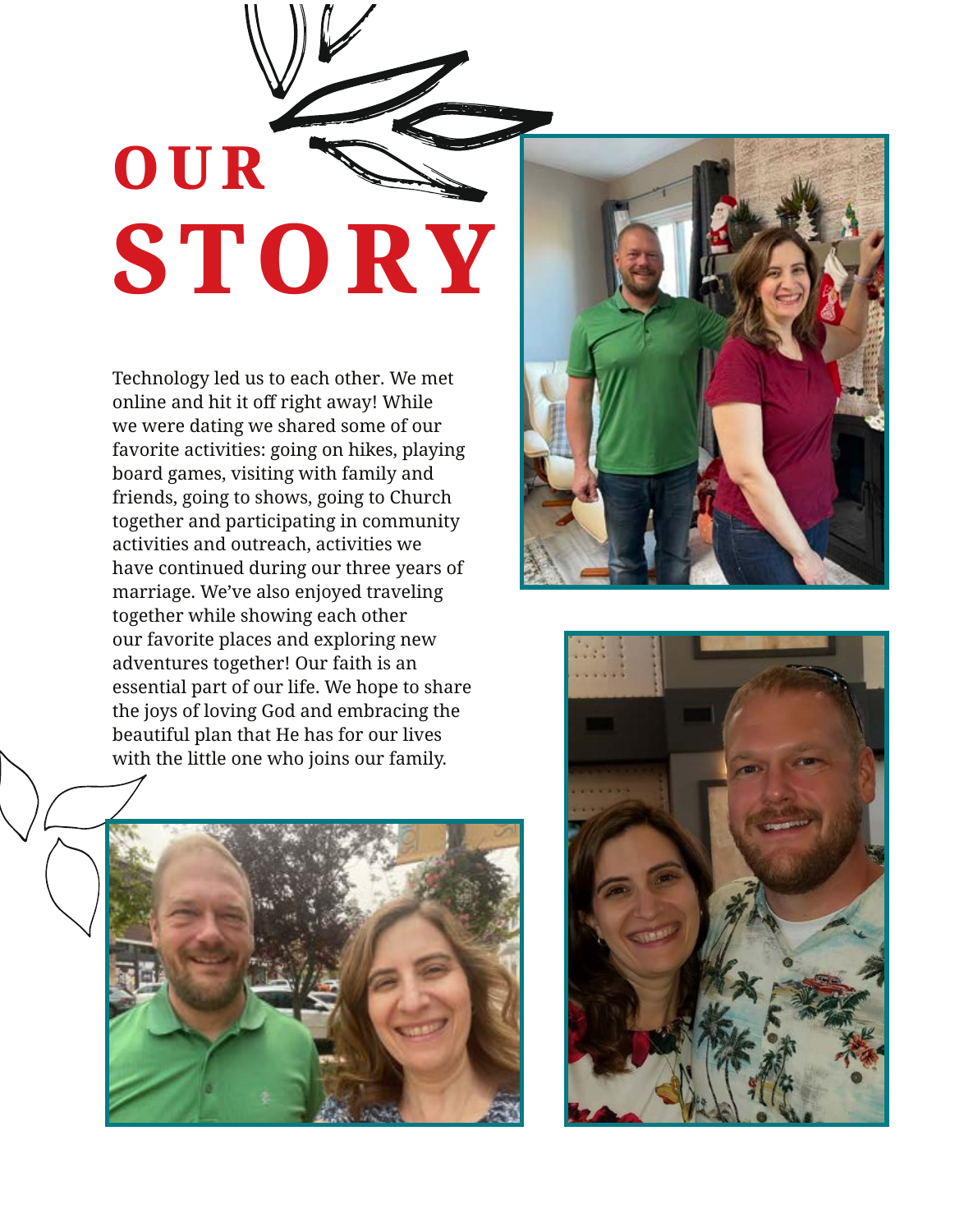#### **About** *by Josh Cara*

When I first met Cara, I was immediately drawn to her confidence. Cara is also one of the most adventurous people I know. She has traveled extensively and has lived in several countries outside of the US. She speaks Spanish fluently, and gets compliments on her ability from our native Spanish speaking friends! Cara is very devoted to her family and friends. I could not think of a better person to teach and raise our future children than Cara.



*Occupation* Executive Assistant/Educator

*Favorite Movie* The Princess Bride

*Her 2 Favorite Places* Hanging Lake, Colorado & the beach

*Can't Live Without* Family, Sunshine & Friends

*My Perfect Day* Being with family and friends & enjoying time outside in the sun!



*Occupation* Electrical Engineer/Pilot

*Favorite Book & Movie* Jurrasic Park

*Favorite Places* Antarctica & Germany

*Can't Live Without* Family and being outdoors

*My Perfect Day* Waking up early and making breakfast for everyone and then getting to spend the rest of the day with my family.



Josh is my favorite person! Josh has a quiet demeanor that draws people to him and when he says what is on his mind people stop and listen. Josh is always up for an adventure - he loves to travel, read, and his scientific mind likes discovering how something works. Josh has a great sense of humor and has me laughing all the time. He catches you off guard with his quick witty comments and playful spirit. Josh will make a great father as kids are naturally drawn to him!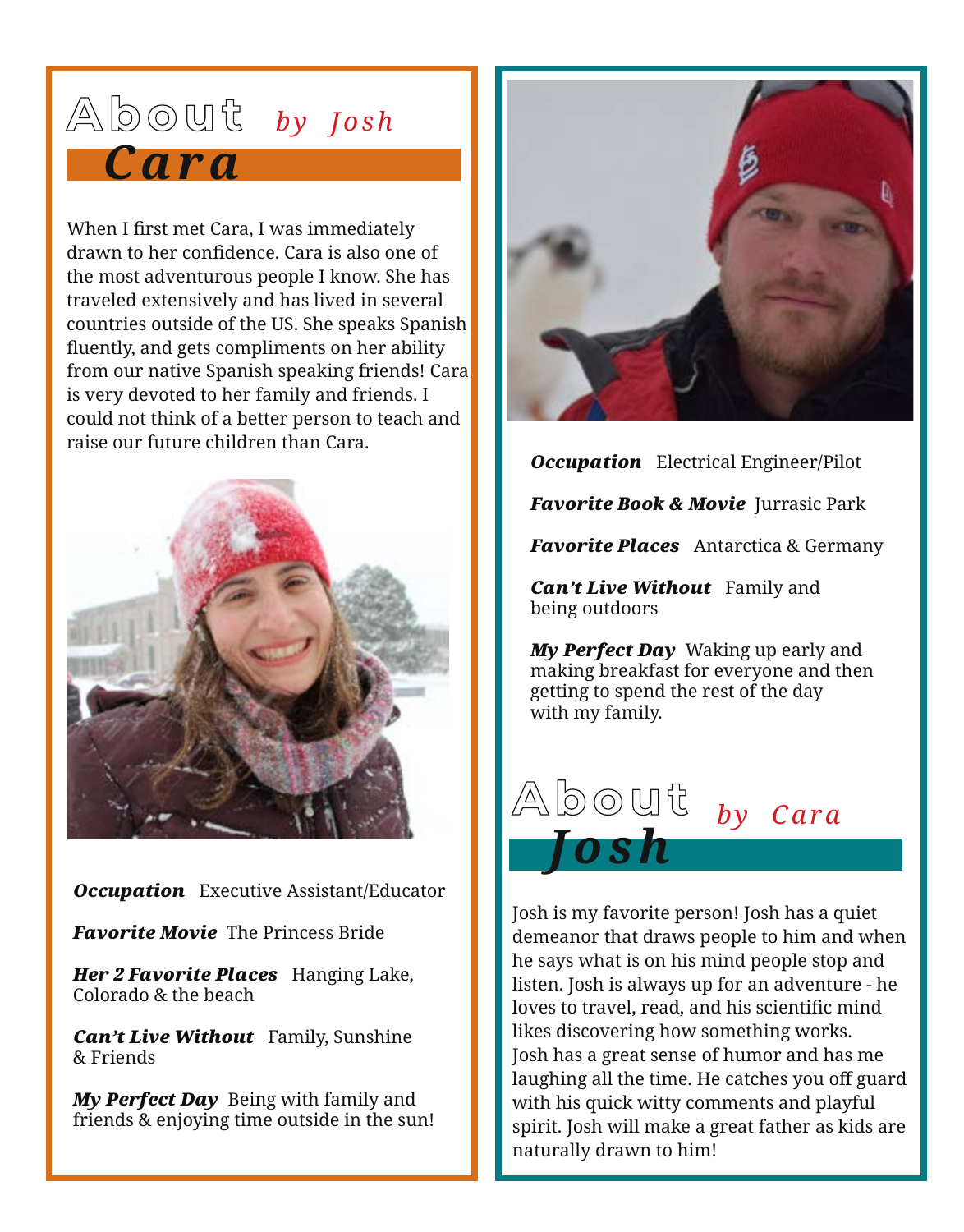### **OUR HOME & LOVED ONES**



*Our cozy family room*



*Josh's mom lives in Texas*

**We are blessed with a l a r g e e x t e n d e d f a m i l y i n c l u d i n g o u r p a r e n t s , f** We are blessed with<br>a large extended family<br>including our parents,<br>four siblings and their<br>families, aunts & uncle families, aunts & uncles and many cousins and a wonderful and supportive **g r o u p o f f r i e n d s w h o a r e like family."**



*Cara's mom lives with us*



*Our home*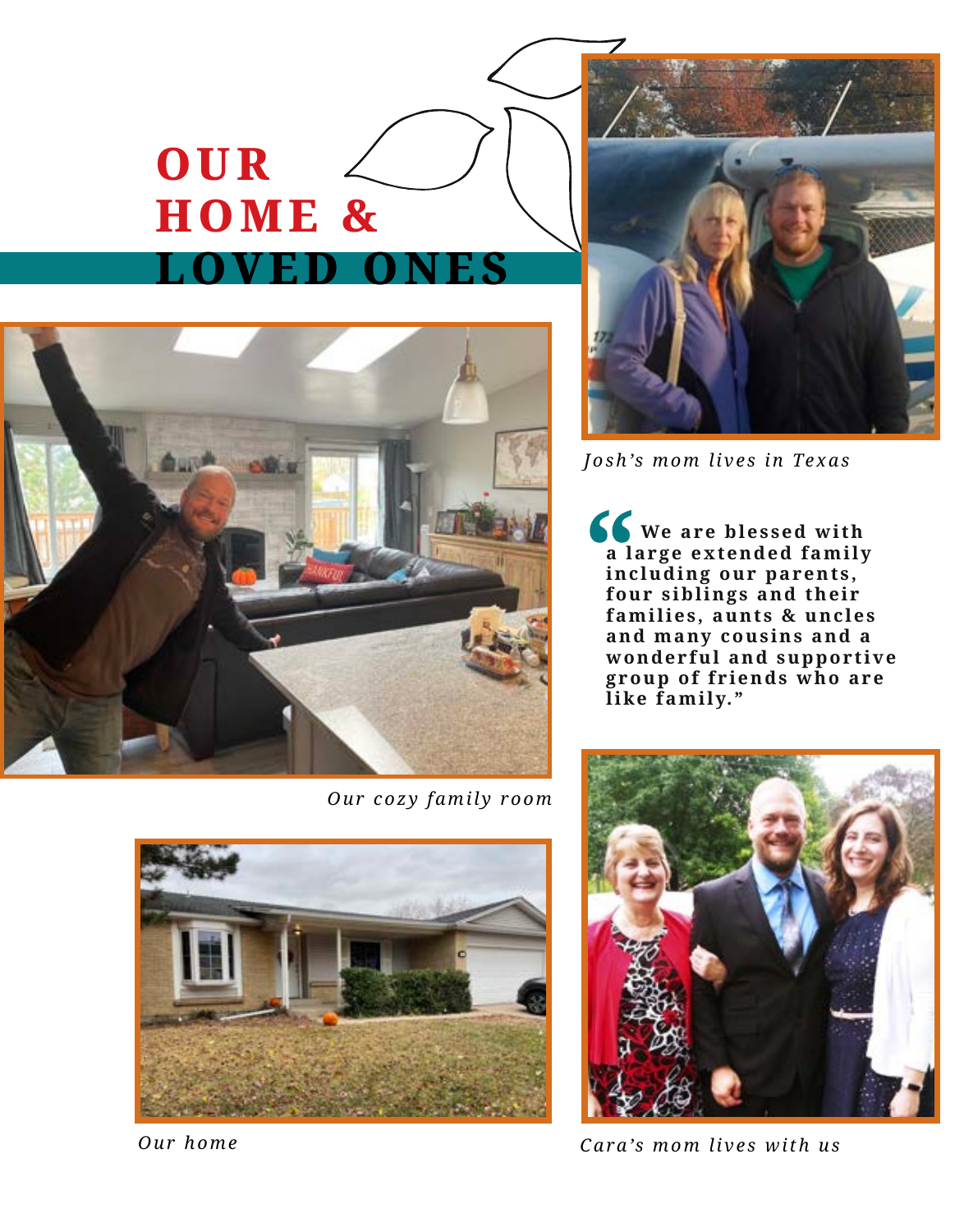

#### FUN FACTS *About Us*

**Cara and Josh both**  $\overline{e}$  n joy hiking in the **Rocky Mountains.**

**Josh's favorite past time is flying and he** used to teach people **how to fly.**





**Cara enjoys working on handmade gifts** through woodworking, crocheting, **sewing and cross stitch projects.**

**Josh and Cara have both t ra v e l e d e x t e n s i v e l y. Josh served in the Air** guard and traveled to Jordan, Africa, Germany. Cara was a missionary and lived in Manchester, England **and Lima, Peru.**

**J o s h i s a g r i l l m a s t e r . H e m a ke s e x c e l l e n t s m o ke d**  meats. He learned this from his Dad and it is a family **tradition.**